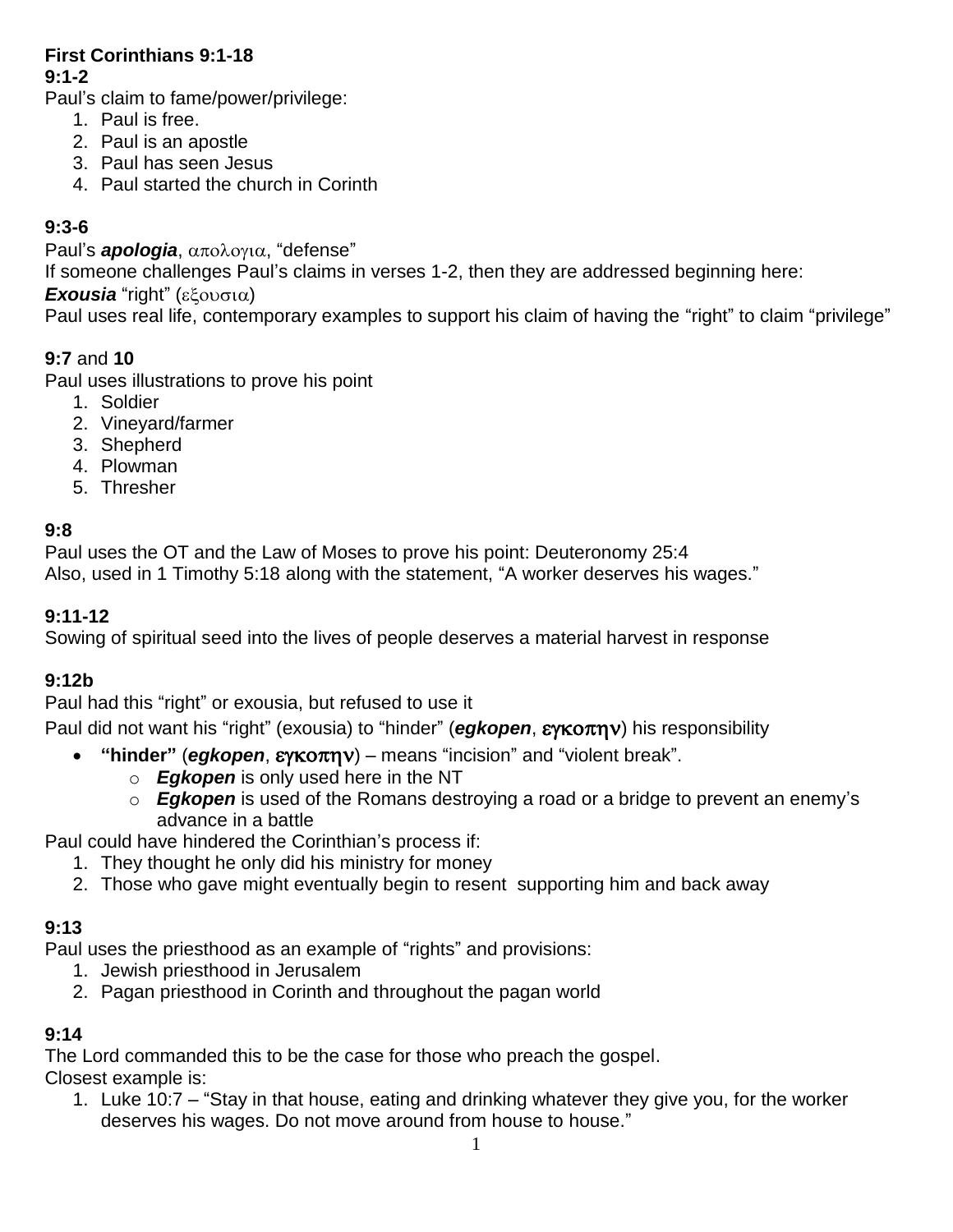- 2. Matthew 10:10 "…take no bag for the journey, or extra tunic, or sandals or a staff; for the worker is worth his keep."
- Those who teach are worthy of double!
	- 1. 1 Timothy 5:17-18
	- 2. Galatians 5:6, "Anyone who receives instruction in the word must share all good things with his instructor."
	- 3. 1 Thessalonians 5:12 "Now we ask you, brothers, to respect those who work hard among you, who are over you ("rule") in the Lord and who admonish ("teach word") you

# **9:15**

**THE POINT**: Paul did not use these "rights" or use this "knowledge" of the privileges he deserved, because "love" for the people made his lay his rights down.

## **9:16-18**

But, there is no room for boasting on Paul's great determination or commitment because he was driven, he was compelled, he was obsessed with his task.

## **First Corinthians 9:19-27**

## **9:19**

Paul was free (in Christ and in Rome) but willing made himself a slave for other's benefit.

## **9:20**

Paul was a Jew but identified with Christ and so says "became like a Jew" Christ is the end of the Law: Romans 10:4 and 6:14 Under law: Timothy circumcision Acts 16:1-3

### **9:21**

To the outlaw Paul became like an outlaw, but still obey God's law because he is Christ's in law.

# **9:22**

"weak" refers to those less advanced in their understanding of the gospel or the word of God. Paul would talk to the elementary Christians as an elementary student and not as a university professor.

In context here "win" refers to leading the younger believers further into an understanding of God's word, and not necessarily of getting them saved. Although Paul may be switching to an evangelical tone here since he says next "so that by all possible means I might save some."

When Paul says "I might save some" he is not thinking of himself as the savior but recognizes the fact that if the Corinthians can make the younger believers stumble and so cause them to be lost then Paul can live in such a way that will result in a person's salvation and spiritual growth. So, each of us as individuals can be the instrument in someone's salvation or the road block for that salvation. Paul is focusing on the human side of the witness and is not neglecting Christ's work of the cross or the Spirit's work in conviction, illumination or enlightenment.

Notice the use of three "all":

- 1. all thingsto
- 2. all men
- 3. all possible means

Result = "might save some"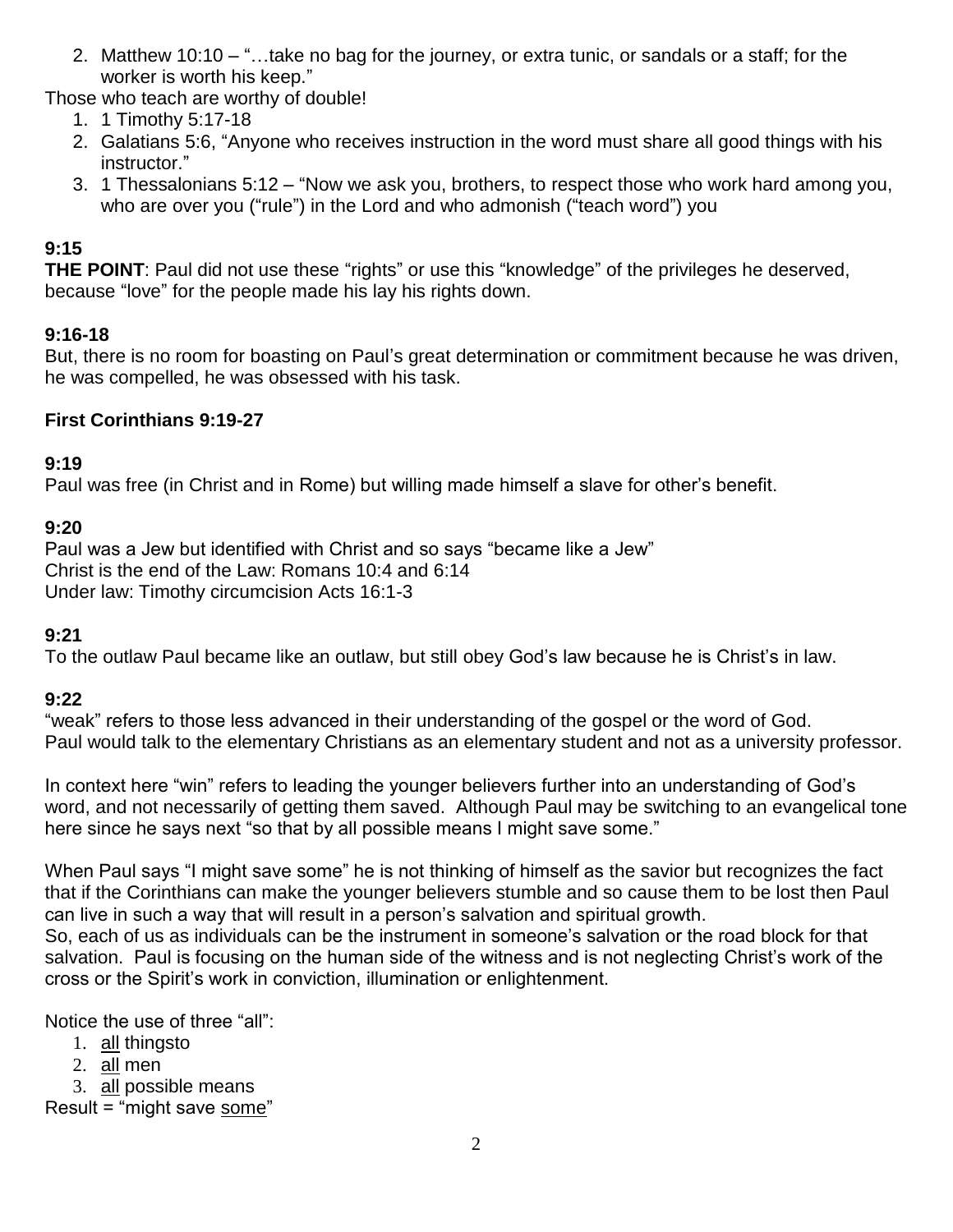Point:

If you do ALL things for ALL men in ALL possible means you will still only save SOME!

### **9:23**

"I do all this for the sake of the gospel"

|  |  | πάντα δε ποιω δια το ευαγγελιον | $\iota\nu\alpha$ | συγκοινωνος                                                                 |
|--|--|---------------------------------|------------------|-----------------------------------------------------------------------------|
|  |  |                                 |                  | but all things I do because the good tidings in order that a joint partaker |

[αυτου](http://strongsnumbers.com/greek/846.htm) [γενωμαι](http://strongsnumbers.com/greek/1096.htm)

of it I may become

#### **9:24**

**"Do you not know that in a race all the runners run, but only one gets the prize. Run in such a way as to get the prize."**

|                    | ουκ οιδατε<br>Know you not that | OTL | $\Omega$<br>the ones |     | $\mathcal{E}V$<br><sub>In</sub> | σταδιω<br>a racecourse | τρεχοντες<br>running                 |              | παντες<br>all  |
|--------------------|---------------------------------|-----|----------------------|-----|---------------------------------|------------------------|--------------------------------------|--------------|----------------|
| $U \& V$<br>indeed | τρεχουσιν<br>run                |     | but                  | one | receives                        | the                    | εις δε λαμβανει το βραβειον<br>prize | Ουτως<br>SO. | τρεχετε<br>run |

### [ινα](http://strongsnumbers.com/greek/2443.htm) [καταλαβητε](http://strongsnumbers.com/greek/2638.htm)

in order that you may obtain

### **9:25**

**"Everyone who competes in the games goes into strict training. They do it to get a crown that will not last; but we do it to get a crown that will last forever."**

| $\pi\alpha\varsigma$            | $\delta \varepsilon$<br>and everyone | αγωνιζομενος<br>struggling                                    |                          | παντα<br>in all things | εγκρατευεται<br>exercises self-control | <b>EKELVOL</b><br>those |
|---------------------------------|--------------------------------------|---------------------------------------------------------------|--------------------------|------------------------|----------------------------------------|-------------------------|
| $\mu \varepsilon \nu$<br>indeed | $\overline{ov}$                      | $i\mathcal{V}\alpha$<br>therefore in order that a corruptible | $\phi\theta\alpha$ or ov | στεφανον<br>crown      | λαβωσιν<br>they may receive            | ημεις<br>but we         |

### [δε](http://strongsnumbers.com/greek/1161.htm) [αφθαρτον](http://strongsnumbers.com/greek/862.htm)

an incorruptible

#### **9:26**

**"Therefore, I do not run like a man running aimlessly; I do not fight like a man beating the air."**

| $\epsilon \gamma \omega$ | τοινυν<br>accordingly so | Ουτως      | τοεχω<br>run                | $\omega \zeta$ OVK<br>as | not | αδηλως<br>unclearly | Ουτως<br><b>SO</b> |
|--------------------------|--------------------------|------------|-----------------------------|--------------------------|-----|---------------------|--------------------|
| πυκτευω<br>I box         | $\omega \varsigma$<br>as | ουκ<br>not | $\alpha$ εο $\alpha$<br>air | $\delta$ ερων<br>beating |     |                     |                    |